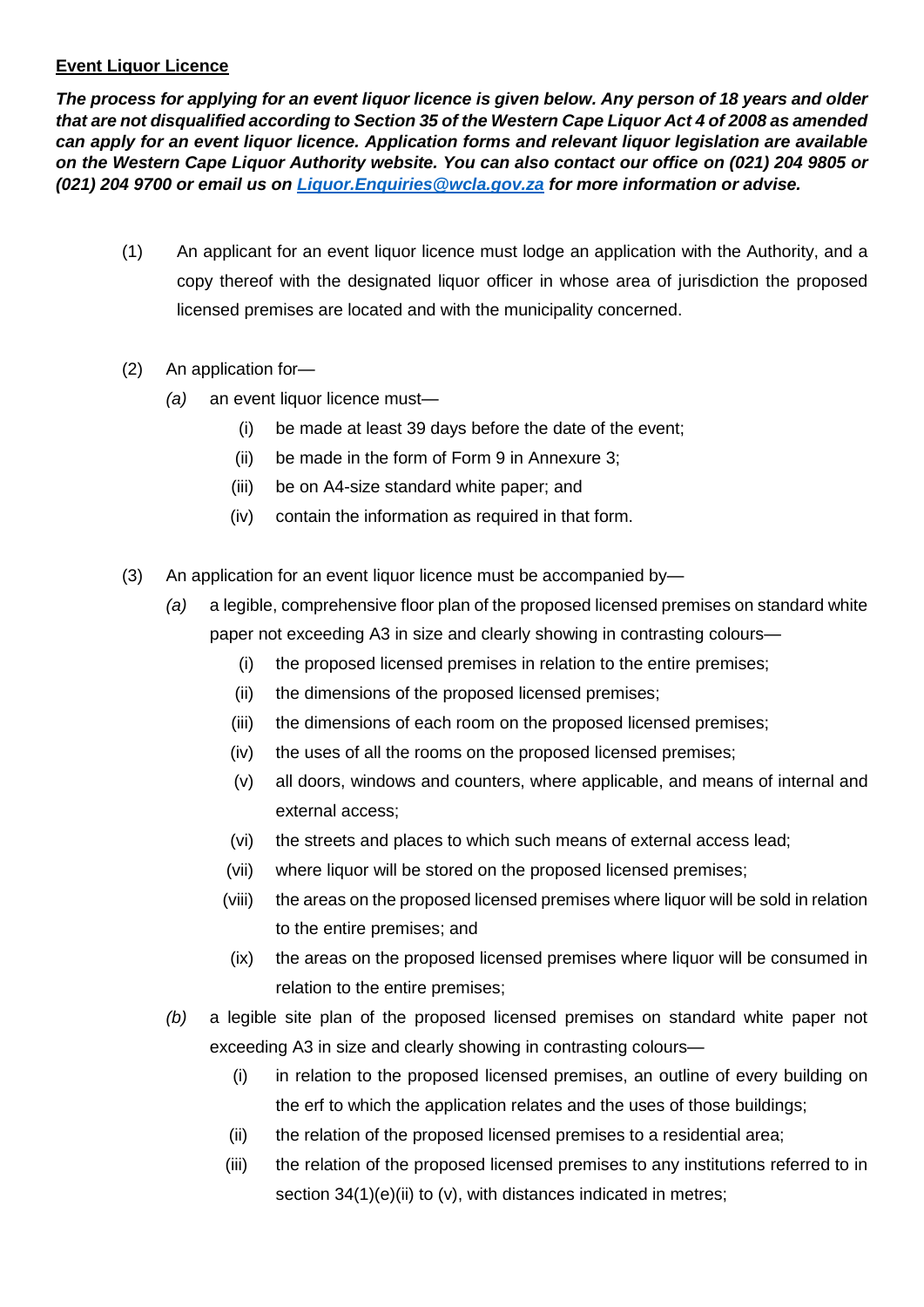- (iv) the relation of the proposed licensed premises to an undertaking referred to in section 41(1)(c)(i), with distances indicated in metres;
- (v) other licensed premises on the erf; and
- (vi) the date of preparation of and the name and address of the person who prepared the plan;
- *(c)* an aerial view map showing the relation of the proposed licensed premises to a residential area;
- *(d)* indexed colour photographs showing the completed internal and external features of the proposed licensed premises as indicated on the floor plan referred to in paragraph (a);
- *(e)* in a separate document, a description of the premises, with reference to the construction, layout, furnishing, fixtures, fittings and floor covering;
- *(f)* written representations in support of the application;
- *(g)* proof of payment to the Authority of the application fee for an event liquor licence set out in Item 3 of Annexure 1;
- *(h)* a certified copy of the—
	- (i) identity card or document of the applicant;
	- (ii) passport and visa or, where applicable, the permanent residence permit of the applicant, if the applicant is a foreigner; or
	- (iii) relevant registration documents, indicating the identity and, where applicable, the financial interest of all the members, directors, partners, beneficiaries or trustees of the applicant, if the applicant is a person other than a natural person;
- (i) such other documents as may be specified on the application form and in the Act, or as may be requested by the Authority;
- (j) an affidavit by the applicant that he, she or it is not disqualified in terms of section 35 from holding a liquor licence;
- (k) proof that the applicant has lodged a copy of the application with the designated liquor officer in whose area of jurisdiction the proposed licensed premises are located and with the municipality concerned;
- (l) proof of ownership of the proposed licensed premises or, if the applicant is not the owner of the premises, written consent from the owner that the applicant may use the proposed licensed premises for the purposes of the licence applied for; and
- (m) a nomination for the appointment of a manager in accordance with regulation 22.
- (4) The designated liquor officer must, within five days after an application has been lodged in terms subregulation (1)*(a)* or *(b)*, as the case may be, serve a copy of his or her report referred to in section 73(7)*(a)* containing the information referred to in regulation 15(3)*(a)*(i) to (vi) and a recommendation contemplated in regulation 15(3)*(b)* on the applicant and lodge the report with the Authority together with proof that the report has been served on the applicant.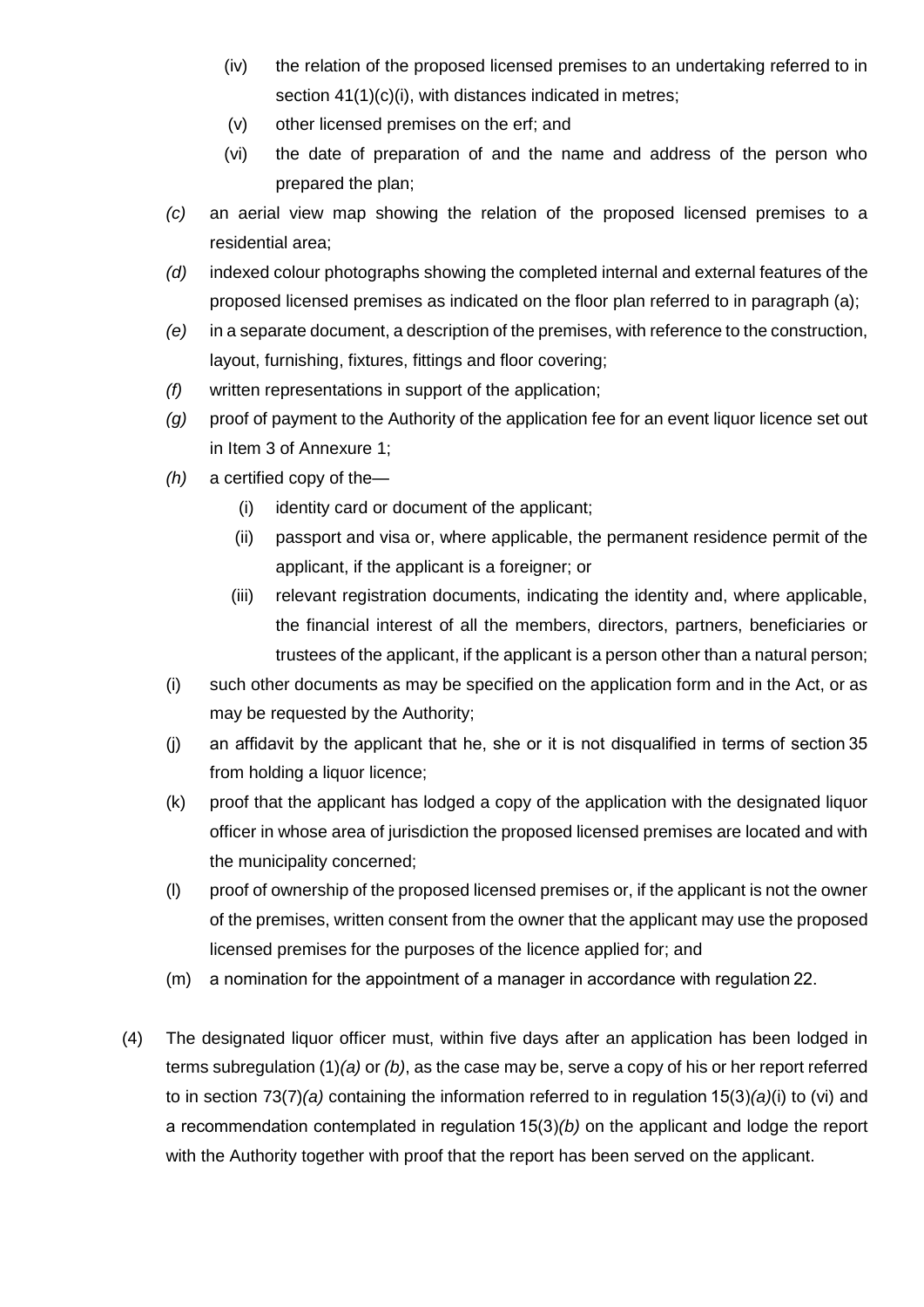- (5) The municipality concerned must, within eight days after the application has been lodged in terms of subregulation (1)*(a)* or *(b)*, as the case may be, forward the comments and documents referred to in section 40(2), if any, to the Authority and the applicant.
- (6) If the designated liquor officer fails to lodge his or her report in terms of subregulation (5), the Chief Executive Officer may forward a copy of the application to an inspector with a written instruction to lodge a report containing the information referred to in regulation 15(3)*(a)*(i), (ii), (iii) and (v), a recommendation contemplated in regulation 15(3)*(b)* and, where available, the information referred to in regulation 15(3)*(a)*(iv) and (vi), in respect of the application concerned.
- (7) An inspector must lodge his or her report with the Authority and forward a copy thereof to the applicant within two days of receipt of the instruction referred to in subregulation (7).
- (8) If the municipality concerned does not forward comments and documents in terms of subregulation (6), the Chief Executive Officer must notify the municipality that the period referred to in subregulation (6) has lapsed and that the Presiding Officer may nonetheless proceed to consider the application made in terms of subregulation (1)*(a)* or *(b)*, as the case may be.
- (9) The Authority must serve on the applicant copies of any objections or representations lodged with the Authority in respect of an application made in terms of subregulation (1)*(a)* or *(b)*.
- (10) The applicant must, within ten days of lodgement of an application in terms of subregulation (1)*(a)* or *(b)*, lodge with the Authority his, her or its response to—
	- *(a)* a report by the designated liquor officer contemplated in subregulation (5) or by an inspector contemplated in subregulation (8);
	- *(b)* comments and documents, if any, forwarded by the municipality;
	- *(c)* any objections or representations that may have been lodged with the Authority if the objections or representations so lodged were served on the applicant within eight days of lodgement of the application.
- (11) The Presiding Officer may, within three days of receipt of the applicant's response contemplated in subregulation (11), or if no response was received, within three days of the day on which the response of the applicant was due in terms of subregulation (11), request additional information as referred to in section 48(9) from the applicant.
- (12) The applicant must furnish the Authority with the additional information within three days of being requested to do so.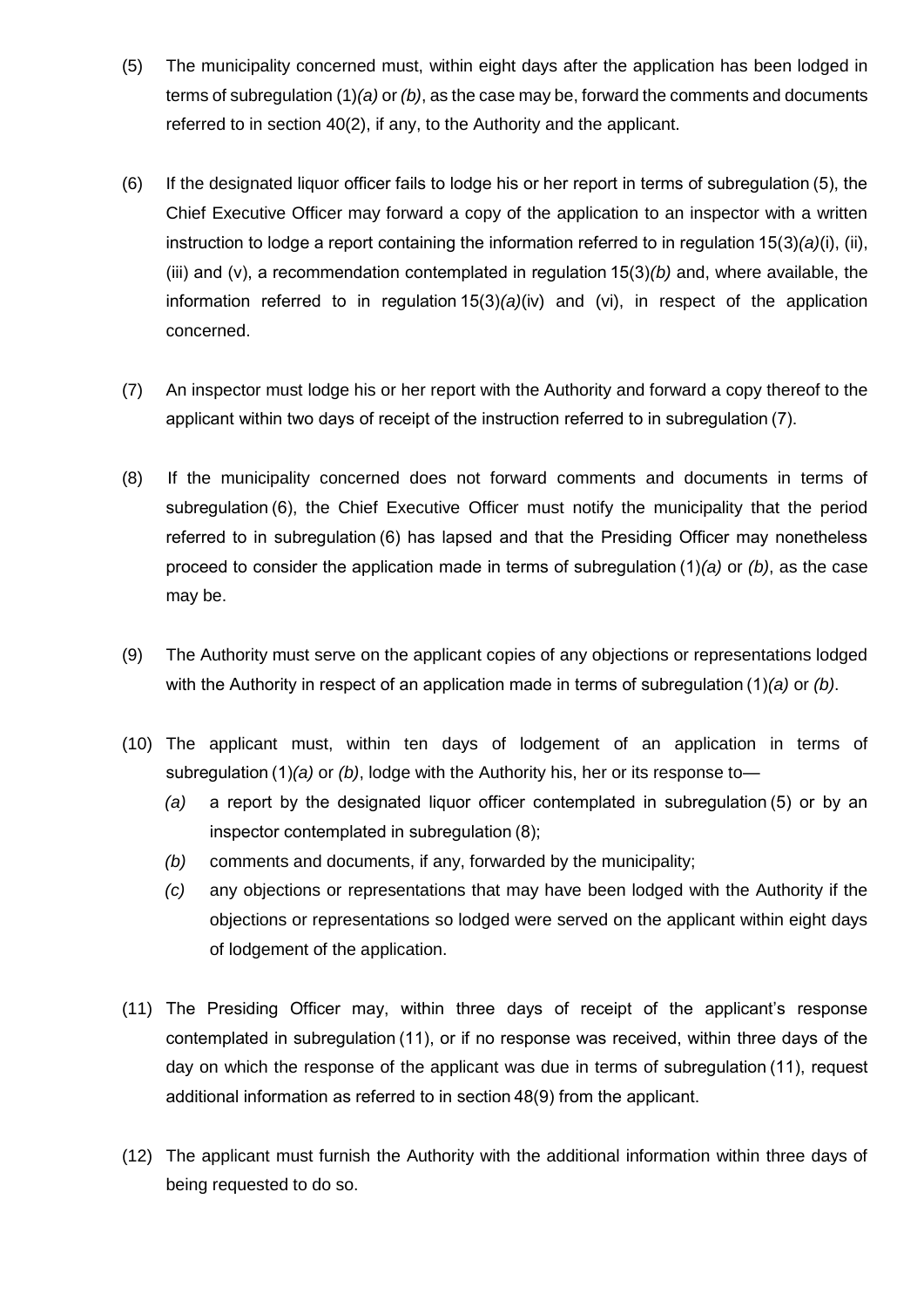- (13) An application for condonation in terms of section 48(10) must be lodged with the Authority in the form of Form 12A.
- (14) An application contemplated in subregulation (14) must be accompanied by—
	- *(a)* the application in terms of subregulation (1)*(a)* or *(b)*, as the case may be, in respect of which condonation is applied for;
	- *(b)* written representations in support of the application; and
	- *(c)* proof of payment to the Authority of the penalty referred to in section 48(10).
- (16) The Presiding Officer must either grant or refuse an application made in terms of subregulation (1)*(a)* or *(b)*—
	- *(a)* within 19 days of the date of lodgement of the application; or
	- *(b)* in the case of an application for condonation in terms of subregulation (14), on the day on which the application for condonation is granted.
- (16) The Authority must, on the day following the day contemplated in subregulation (16) notify the applicant and each person who lodged a written objection or representations in respect of the application with the Authority in writing of the decision.
- (17) If the application made in terms of subregulation (1)*(a)* or *(b)* is granted—
	- *(a)* the applicant must, on the day contemplated in subregulation (17), pay the fee set out in Item 5 or 6 in Part A of Annexure 2, as the case may be, to the Authority and lodge proof of the payment with the Authority; and
	- *(b)* the Authority must, within one day of receipt of proof of the payment referred to in paragraph *(a)*, issue a licence, in the form of Form 10 or 11 in Annexure 3, as the case may be.
- (18) Before the Presiding Officer issues a notice in terms of section 48(13), the Authority must serve on the holder of the licence copies of any report, complaint, referral or representations contemplated in section 48(14) together with a notice in the form of Form 12B in Annexure 3 setting out:
	- *(a)* the action which the Presiding Officer proposes to take in terms of section 48(13);
	- *(b)* the nature and purpose of the proposed action;
	- *(c)* the right of the holder of the licence to make representations within the period stipulated in the notice;
	- *(d)* the right of the holder of the licence to appeal or apply for the review of any decision of the Presiding Officer.
- (19) The Presiding Officer must, on the expiry of the period referred to in the notice, consider and decide on the proposed action to be taken.